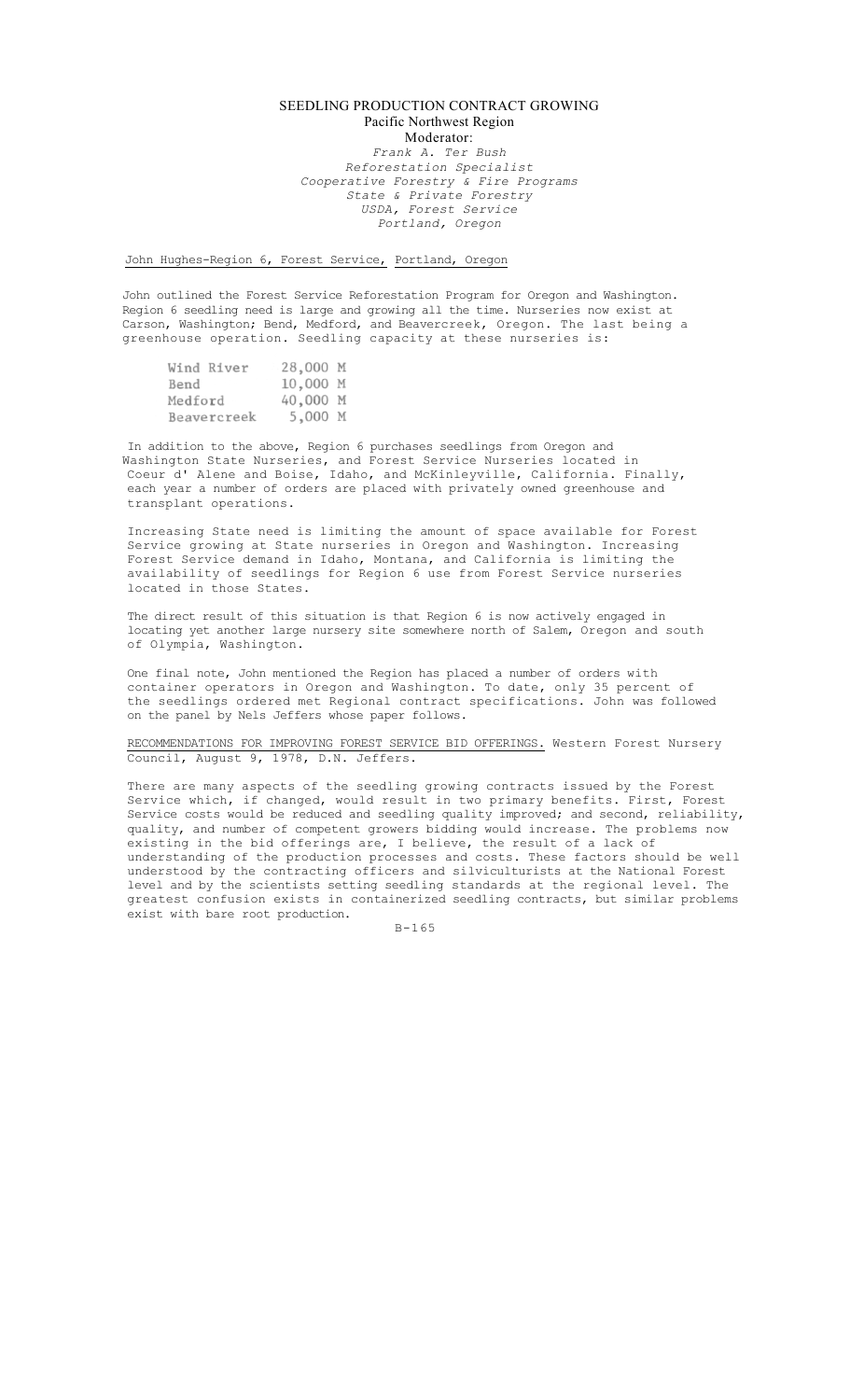My first concern, applicable to both types of seedlings, is the quality of the government-furnished property--both seed and seedlings. Currently the Forest Service, through a contract clause, divests itself of any responsibility for discrepancies in the seed quality. To bid intelligently, numbers of seed, germination percent, and purity must be accurately stated. Old seed tests based on unknown procedures are unacceptable. High levels of impurities and empty seeds completely destroy planned yields and subjects the grower to unacceptable risk. In contracts for bare root

transplanting, the USFS does not disclaim responsibility for seedling quality. There simply is little effort to describe the supplied seedlings in terms required to prepare an intelligent bid. Information needed is culling standards, the size range and size classes, the root pruning applied, lifting dates and storage periods.

Stipulating in the bid offering that the Government has no responsibility for any statements concerning the furnished property simply says bidder beware. Bid only if you are willing to gamble. The first effect is to immediately cause the bidder to protect himself by lowering his estimate of the yield he may get from either seed or seedlings furnished. Lowering the yield estimate raises the bid price.

Seedlings cannot be grown from empty seed nor transplants grown from dead seedlings or culls. The entire risk of crop failure and monetary loss is currently borne by the grower who has absolutely no control over the cause of failure. His sole defense is to bid high using a wild guess as to seed or seedling quality. I know of one grower who refuses to bid, largely due to this Caveat Emptor clause and the unreliability of the information supplied about the furnished property--seed or seedlings.

There is current legal opinion that the disclaimer clause does not excuse the Government from its responsibility and leaves it open to claims or suits for losses the grower sustains due to inaccurate information.

Correcting this weakness would benefit the Government considerably and would encourage greater participation by informed growers in the bidding process. Correcting the container contracts can be made by an adjustment clause based on an analysis of a sample of seed drawn from delivered seed. This would then be compared to the performance in the grower's houses. For transplanting stock, an accurate list of the important information should suffice.

I consider the following problem to be the greatest contributor to unnecessarily high costs for containerized stock. It has to do with the interaction of the amount and quality of seed supplied and the commitment to take or not to take substandard stock. There are about as many variations in the bid stipulations in these areas as there are contracts in existence. There should be no variation.

There are two interrelated problems. First, the volume of seed supplied is often inadequate to allow filling the order at the lowest costs. Secondly, the reservation that the government may or may not take substandard stock

 $B-166$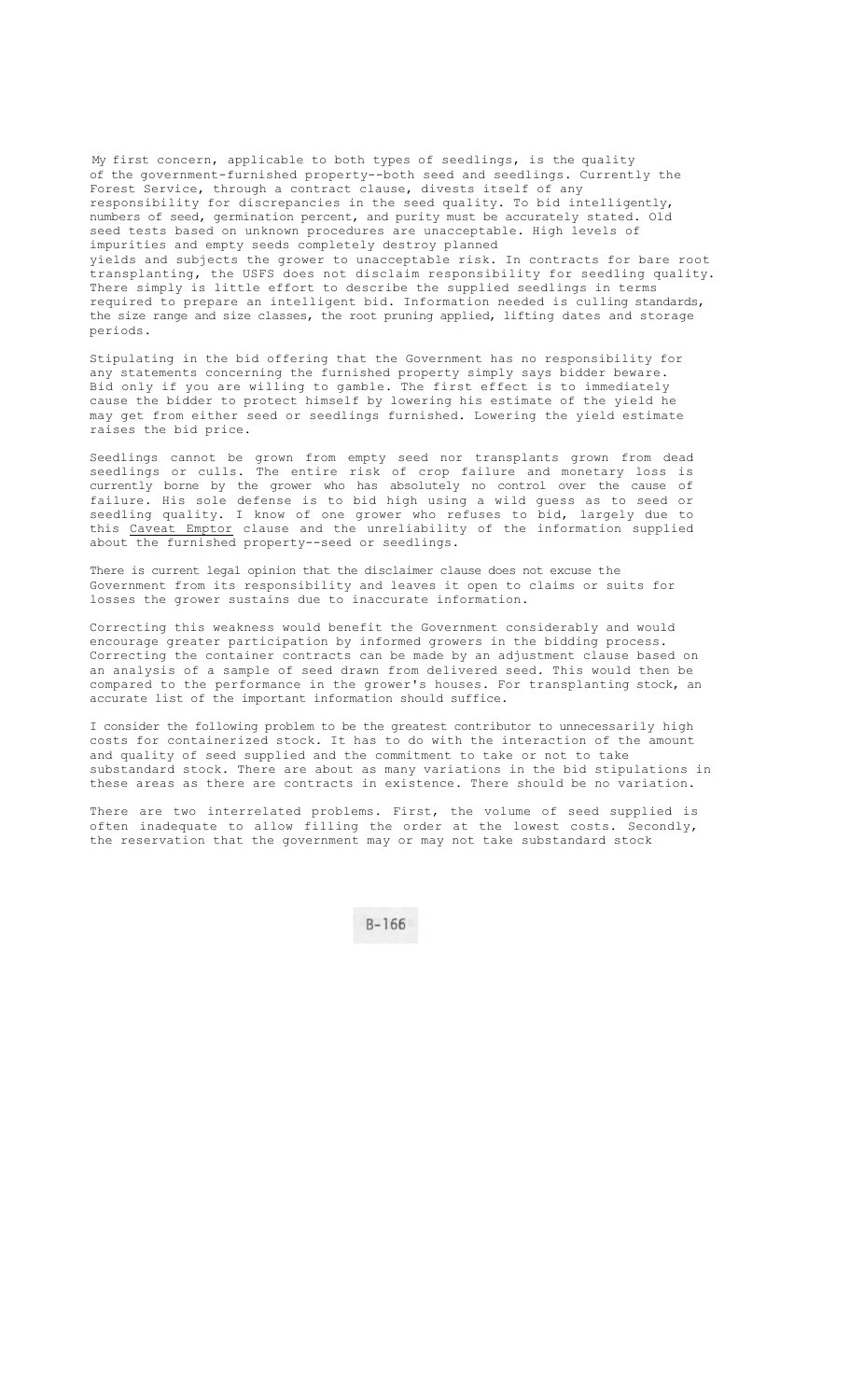results in bidding confusion. To illustrate my points, let's examine a hypothetical, but not uncommon bid offering. The bid offering states that 234,000 seeds will be supplied and the germination percent is 70. The order is for 100 M seedlings. The bid offering in some cases specifies that two seeds are to be sown per cell; in other cases, a sow of two seeds per cell is recommended. The grower calculates that the amount of seed provided will produce only 82 M seedlings meeting the specifications of 2.5 mm in diameter if sown at two per cell. The cost of these seedlings would be \$66/M. On the other hand, he calculates that sowing one seed per cell would produce the 100 M ordered but at a cost of \$88/M.

The bidder is left with a dilemma in preparing his bid. Where the sowing of two seeds is a requirement of the contract, he is forced to assume that the Government will either accept fewer seedlings than ordered or will take substandard stock at a lower price. On the other hand, when the sowing of two seeds per cell is only a recommendation, he is at a loss to know on which basis his competition will bid; will the competition sow two per cell and then bid the lower price at lower yield or will he sow one seed per cell and bid the high price at high yield. To rectify this problem, the Forest Service must be very specific on the contract compliance terms and then, if the seed provided is inadequate to meet the grower's requirements, the Government must provide a means or basis for assuring that sufficient seed is available and that all bids are for identical goals.

Using the same hypothetical example, it must be pointed out that, in this case, providing for sowing three seeds per cell could reduce the price from the low of \$66/M to \$60/M at only a very slight addition of seed. Only when seed is in short supply should this 10% cost savings be overlooked.

The second problem in this seed versus yield problem is the contract provision that the Forest Service may or may not purchase substandard seedlings under the specifications of 2.5mm. If the Bidder is assured, in the contract that the substandard seedlings will be purchased, he can bid a lower price. If the Forest Service says only that it may purchase the substandard stock, the bidder must protect himself and bid the higher price. In the example used above, where two seeds per cell is specified the bid price could drop from \$66/M to \$55/M and the yield would increase to 99 M rather than 82 M. The seedlings delivered would be 82 M at 2.5 mm plus 17 M down to 2.3mm.

The bidder dare not bid \$55 unless he knows he can deliver the substandard seedlings. On the other hand, he may lose the bid if one of the other bidders is an inexperienced contractor who is not aware that the Forest Service may not take the substandard seedlings and therefore he bids the lower price. Under these circumstances, both the Forest Service and the bidders suffer.

Considering either type of stock, containerized or bare root, I suggest that the Forest Service will obtain more reliable bids at lower costs by reducing the uncertainty in the bidding process and by reducing the contractor's risk which drives the prices up as well as discourages bidding by many reliable growers. A meeting on a Regional basis between contractors and the Forest Service to resolve bidding problems would, I believe, greatly improve the Forest Service's costs and satisfaction.

 $B-167$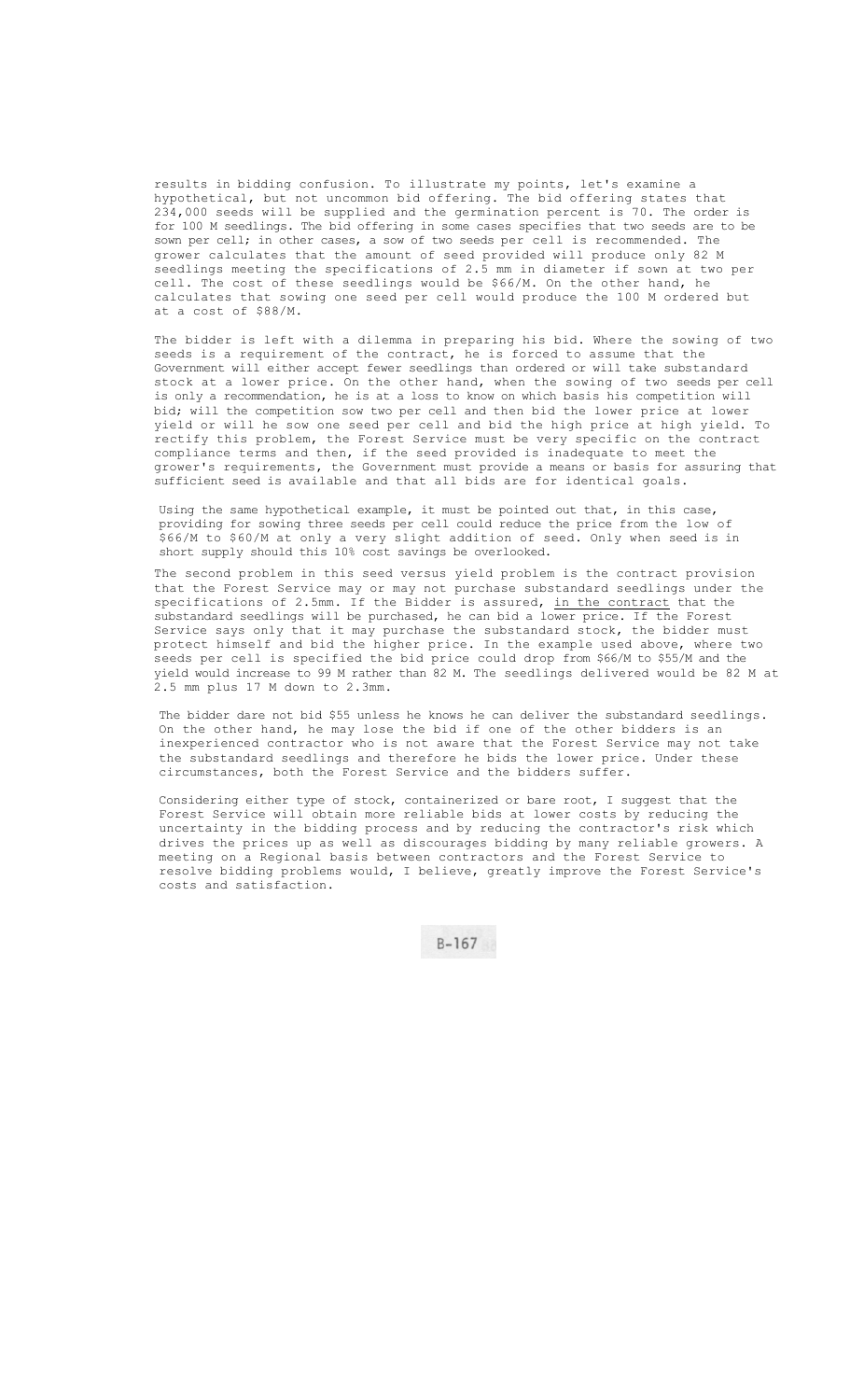Other problems which need discussing at some future date are:

1) Seedling specifications which are biologically unreasonable. We are often asked to produce a hippopotamus from a giraffe by altering its vitamin intake and force-feeding it.

2) Refrigerated trucking is rarely needed.

- 3) Boxes are overdesigned.
- 4) Statistical problems exist in the inventory process.
- 5) Packing systems are unnecessarily expensive.

6) Late orders result in seedlings that may meet specs but which are physiologically disoriented.

HYPOTHETICAL BID OFFERING

| ORDER:    | 100 M SEEDLINGS                       | MINIMUM                                                   |
|-----------|---------------------------------------|-----------------------------------------------------------|
|           |                                       | DIAMETER: 2.5 mm                                          |
| SEED      |                                       | 6.69 pounds, 35,000 seeds per pound, germination $70\%$ , |
| SUPPLIED: | seed sufficient for 2 seeds per cell. |                                                           |
|           | PRICING: 2.5 mm 100% Bid Price        |                                                           |
|           | 2.4 mm 95% Bid Price                  |                                                           |

2.3 mm 85% Bid Price

## BIDDER'S DILEMMA

70% of seedlings grown will be 2.5 mm or larger 85% of seedlings grown will be 2.4 mm or larger 90% of seedlings grown will be 2.3 mm or larger

Case I - High Yield - High Cost Sow 1 seed per cell: Yield 100 M at 2.5 mm, Cost \$88 per M Case II - Low Yield - Low Cost Sow 2 seed per cell: Yield 82 M at 2.5 mm, Cost \$66 per M Case III - High Yield - Low Cost Sow 3 seed per cell: Yield 100 M at 2.5 mm, Cost \$60 per M Case IV - High Yield? - Low Diameter - Low Cost

Sow 2 seed per cell: Yield 100 M at 2.3 mm, Cost \$55 per M  $B-168$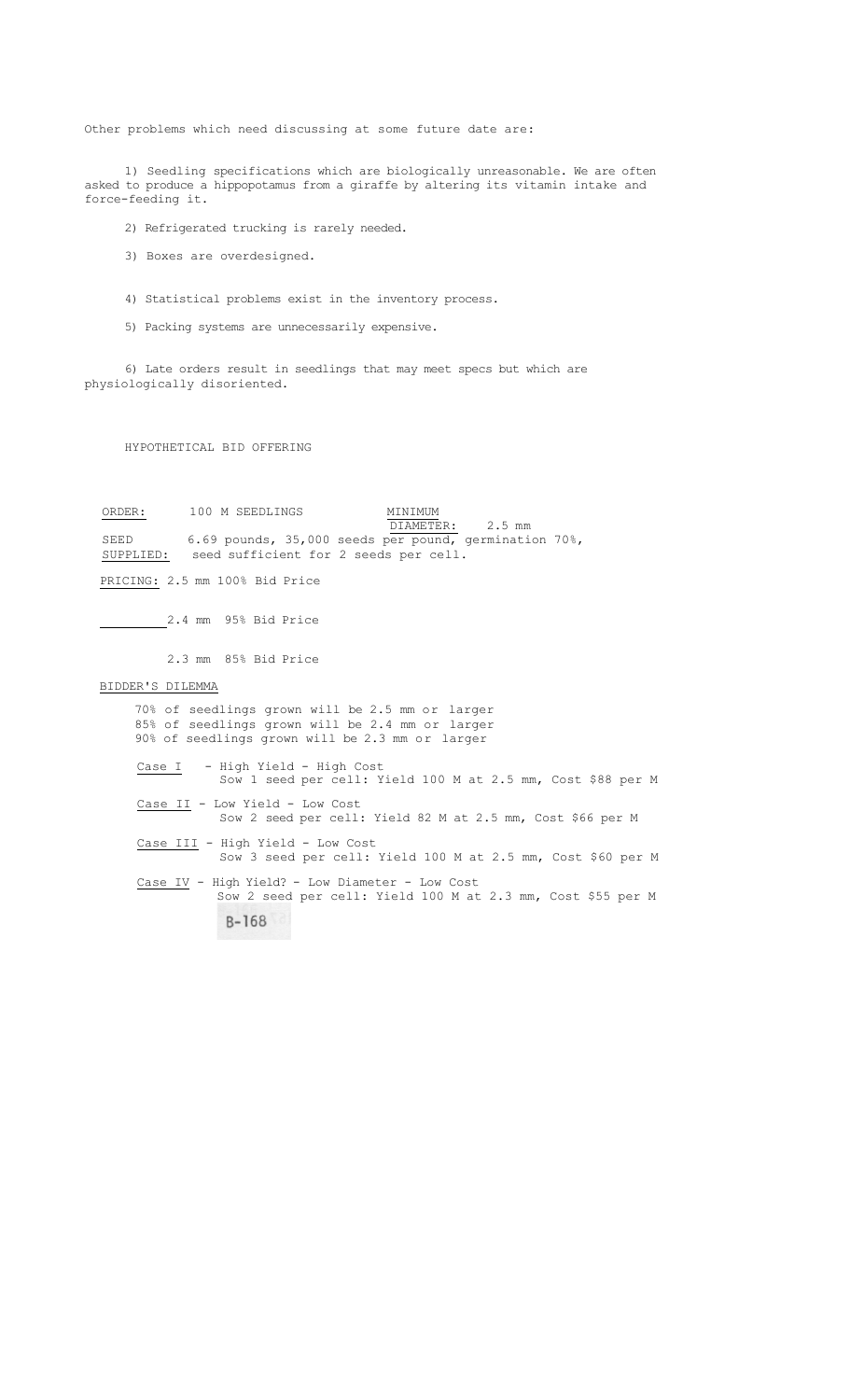Since three of the panelists listed on the program [ailed for various reasons to show, Frank called for remarks from audience.

#### Bernie Meyer, BLM Portland, Oregon

First to respond was Bernie Meyer, of the BLM. Bernie is responsible for BLM silviculture. His duties cover seed collection, seedling purchase, tree improvement and silvicultural practices.

Bernie pointed out that the BLM needs about 25,000,000 seedlings a year to meet their needs. These come in large part from arrangements with State, Federal, and private nurseries in Oregon and Washington. They recently began purchase of greenhouse-grown seedlings. Their "request for bids," include a request that perspective bidders furnish a "bid proposal" that describes their facilities and procedures for meeting bid requirements and describes their experience. These are reviewed by a panel of experts. In some cases, their panel recommends against accepting the lowest bids submitted. This has provided a larger percentage of seedlings that meet specifications, than is the case for those who have been purchasing seedlings at the low bid only. Their primary experience is with bare root seedlings. They too, have experienced falldown with container-grown stock.

#### Bob Kintigh, Nurseryman, Springfield, Oregon

Frank then asked Bob Kintigh to give his views as a seedling grower. Bob, who formerly produced bare root seedlings for the Christmas tree trade, now produces seedlings annually for use both in this trade and for those involved in reforestation as well.

Bob is on the "bidder's list," to receive all Federal "requests to bid." To date, he has declined to bid on such contracts. He gave as his reason, the contract clauses involved. One bid requested that all boxes have "this side up," printed on all shipping boxes. Bob's do not. All contain equal employment opportunity, holidays for labor, and other clauses that might possibly limit Bob's freedom to operate. Hence he prefers to forego bidding on Federal contracts.

# Mel Greenup, Silviculturist, Siskiyou National Forest

(Response to Nelson Jeffers" Presentation)

Nels, you know that we are after much more than the lowest bid on our container contracts. We are after a high quality tree that will survive and grow.

You have correctly identified confusing things in our contracts that need straightening out and we certainly want to do this. However, I must explain that the risk involved in growing containerized stock has not been borne entirely by the contractor as you indicated.

 $B - 169$